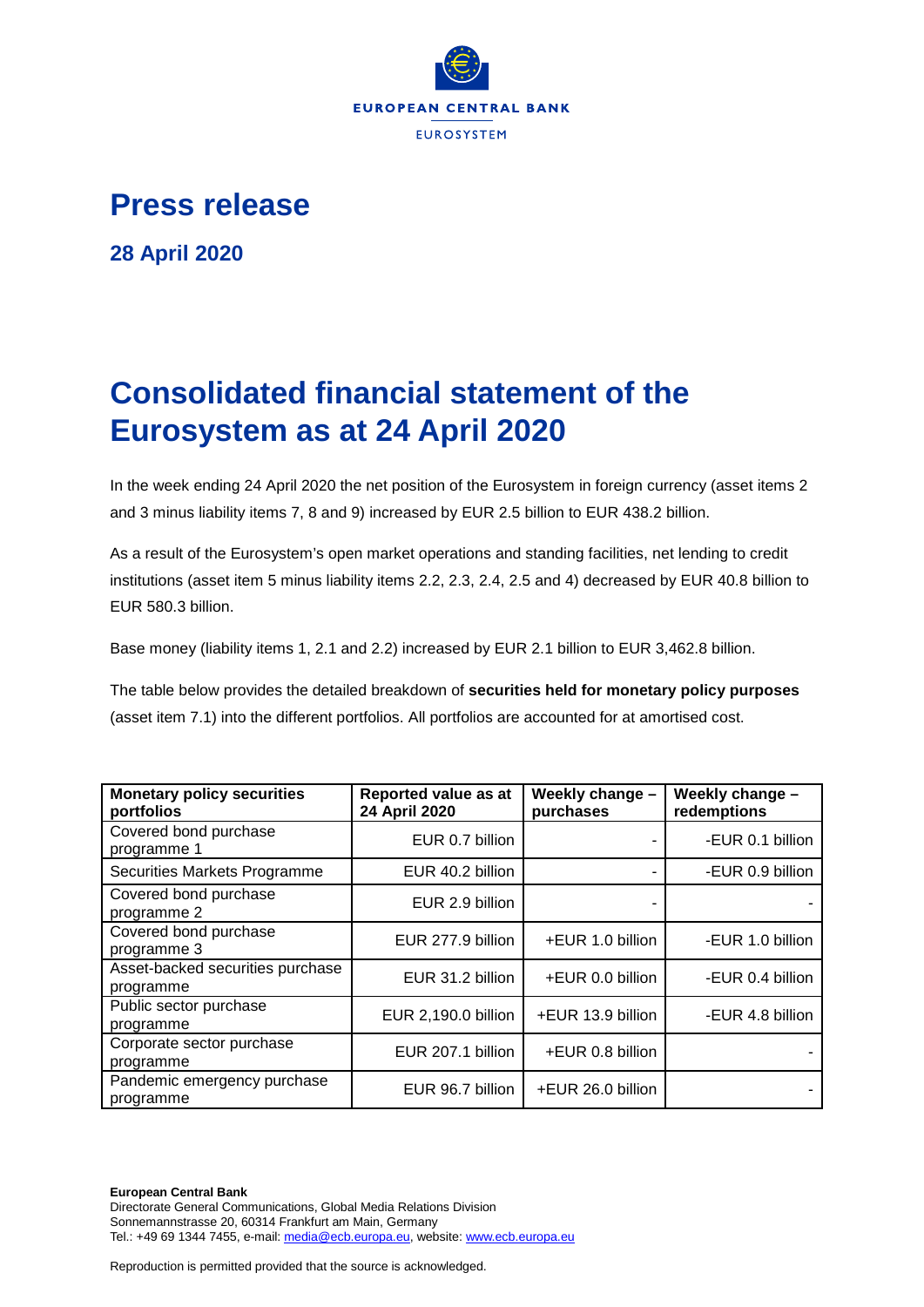The content and format of the weekly financial statement are set out in Annexes IV to VI of Guideline (EU) 2016/2249 of the European Central Bank of 3 November 2016 on the legal framework for accounting and financial reporting in the European System of Central Banks [\(ECB/2016/34\)](http://www.ecb.europa.eu/ecb/legal/1001/1012/html/index.en.html).